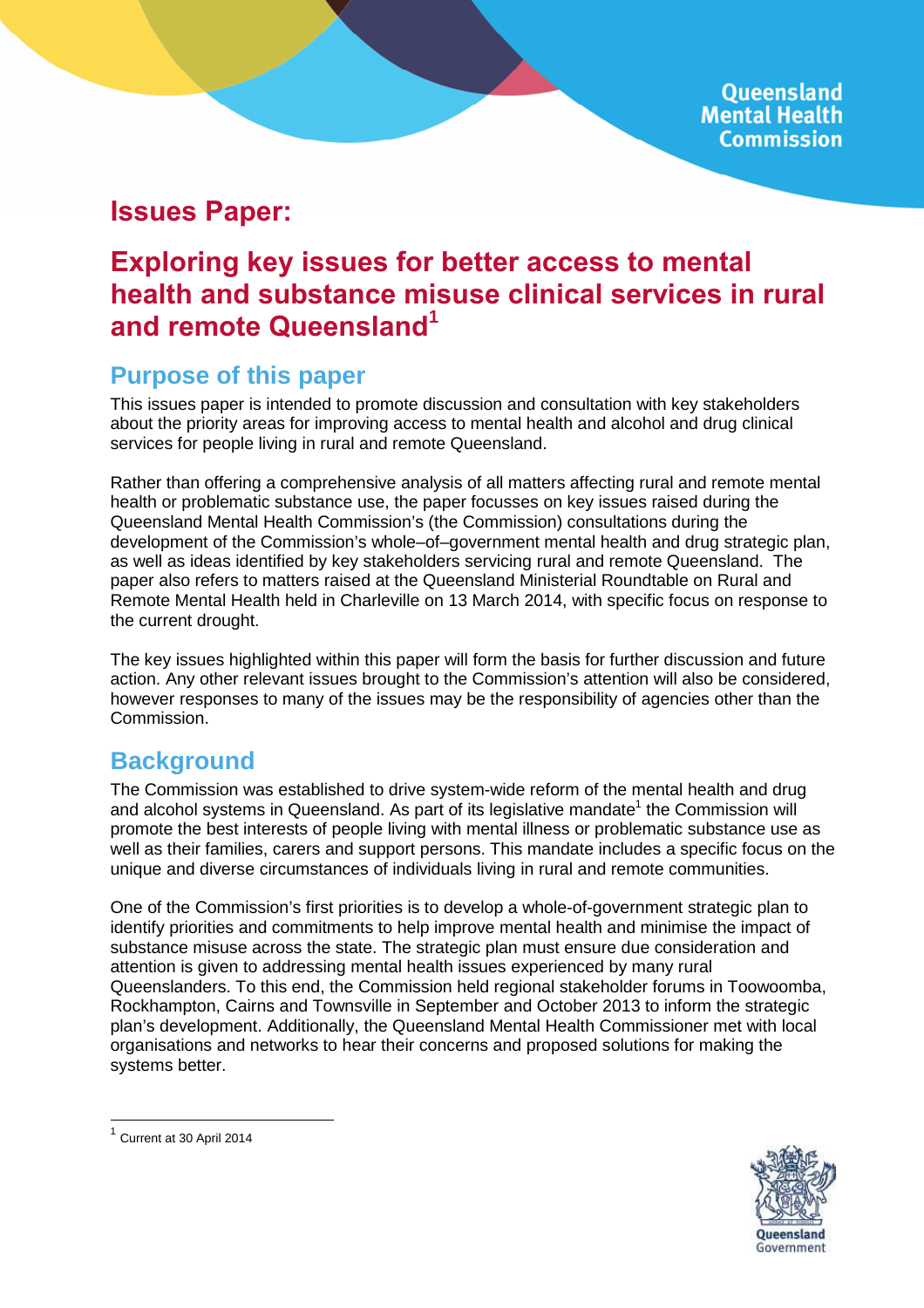Key messages heard from the Commission's consultations was that rural and remote Queenslanders need better **access** to mental health and alcohol and drug services and better prevention and early intervention supports, particularly in the face of natural disasters such as drought and flood.

## **What we know**

The needs of individuals and families living in rural and remote areas are intertwined with issues affecting their broader communities. There are many benefits of living in rural and remote areas including a sense of community, connectedness, a clean living environment, slower pace of life, family enterprise, less regulation of life, caring personally-known services and free parking,

However, this can be challenged by the social, financial and environmental impacts experienced from issues such as limited employment and education opportunities; ageing populations; itinerant and fly-in fly-out workforces; economic hardship driven by high levels of debt, fluctuations in livestock, produce and commodity prices; prolonged drought conditions and natural disasters can contribute to high levels of stress for many individuals and communities. These stresses are not only for primary producers but also for the many local small and medium businesses whose owners must contend with the economic stress of their own personal circumstances as well as the impact on their employees, and their employees' families.

Attention to these socio-economic determinants of health and wellbeing are critical to improving mental health and wellbeing, as well as to minimising problematic substance use.

A culture of self-reliance which values 'toughness' and personal resilience while useful in many circumstances can affect people's help seeking behaviour. This culture combined with living in small communities where privacy may be compromised can lead to help being sought only when a crisis point has been reached. Social stigma and discrimination may also serve to discourage disclosure of mental health and problematic substance use problems to peers, support networks and services, thereby magnifying the experience of social (and geographic) isolation.

The Australian Institute of Suicide Research and Prevention reports that agricultural workers, particularly men, are at higher risk of suicide and that contextual stressors connected with the agricultural industry, relationship breakdown and Aboriginal and Torres Strait Islander populations were associated with greater risk of suicide in remote populations. The quality of available health services and stigma were also associated with help–seeking and highlighted as influences on rural suicide<sup>2</sup>.

 $\triangleright$  Suicide rates among agricultural workers are 2.2 times in the general population and the rates of suicide for Aboriginal and Torres Strait Islander Queenslanders were on average 25.7 per 100,000, which was about 70 per cent higher than in non-Indigenous Australians<sup>3</sup>. And despite the tough times, suicide rates in rural Queensland have not increased over the last few years.

Access to alcohol and drug treatment services can be difficult with barriers including limited access to drug treatment options, particularly for withdrawal and detoxification services, and needle and syringe programs<sup>4</sup>. The 2010 National Drug Strategy Household Survey found that people living in remote and very remote areas were more likely to drink at risky levels (for both lifetime and single occasion risk) than those living in other areas<sup>5</sup>.

Given the spread of population and services in Queensland the cost of delivering services using traditional models of service tends to be more expensive in rural and remote areas. This must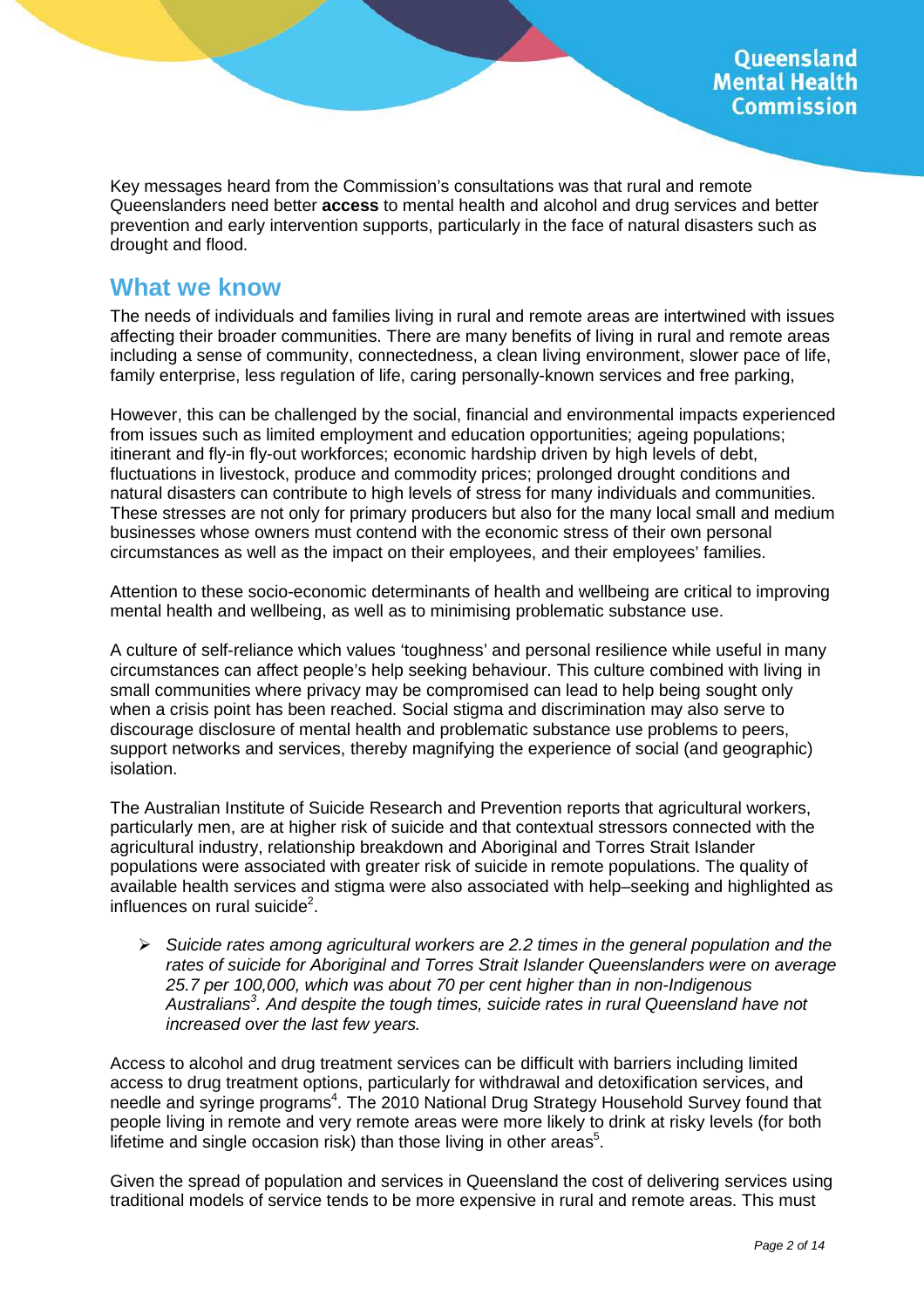be considered in funding decisions for the provision of services by local Hospital and Health Boards, private providers, community based organisations and the Commonwealth government.

### **Meeting diverse needs**

Delivering services that meet the diverse needs of a wide-ranging mix of consumers, their families and carers, across their life course is a challenge for service providers in rural and remote areas. Given the diversity of Queensland's communities the need for locally designed and planned services, taking a needs based approach, is essential to deliver sustainable, effective and efficient services for all.

All groups need:

- Local trusted services
- Informal network support
- Confidential services
- Visiting expert services either directly or by tele–consultation

Some particular population groups experience disadvantage in relation to health and social indicators, as well as access to information and services. These inequalities often predispose individuals and communities to a higher degree of risk for developing a mental illness or problematic substance use, as well as suicide. For these vulnerable and marginalised population groups<sup>6</sup> the experience of stigma and/or social exclusion is compounded by geographic isolation. Language and cultural differences for people from cultural and linguistically diverse backgrounds are additional barriers requiring culturally competent staff and service provision. Focussed attention addressing the needs of these groups by the provision of targeted services and promotion, prevention and early intervention programs is essential.

In recognition the diversity of need and barriers to access to interventions there have been a range of innovative online programs developed. For example, OnTrack<sup>7</sup> aims to support mental and physical health and wellbeing by the provision of free online mental health, alcohol and drug information, programs and tools prepared by psychologists. Headspace (the National Youth Mental Health Foundation) has developed eheadspace<sup>8</sup> to address the needs of young people in rural and remote areas. eheadspace is a confidential, free and secure online space developed for young people aged 12 to 25 years or their family to contact a qualified youth mental health professional via chat, email or telephone. Headspace is also expanding their use of telepsychiatry to complement their web based services.

## **Aboriginal and Torres Strait Islander Queenslanders**

The majority of Aboriginal and Torres Strait Islander people live in regional and remote Queensland and experience disproportionately high levels of mental health issues and suicide. For example Aboriginal and Torres Strait Islander hospitalisation rates for mental illness related to substance use in Queensland were four times higher than non-Indigenous people. Between 2007–11 in Queensland, the Report on Government Services: Indigenous Compendium 2014 reported that the rate of suicide amongst Aboriginal and Torres Strait Islander people was 21.5 per 100,000 compared to 11.9 per 100,000 for non-Indigenous people. In 2012–13, almost one-third of Aboriginal and Torres Strait Islander Australians aged 18 years and over reported high or very high levels of psychological distress — almost three times the rate experienced by non-Indigenous people. The rate of psychological distress was more likely to be experienced by those living in non-remote areas.<sup>9</sup>

The evidence for addressing the unique needs of Aboriginal and Torres Strait Islander people is overwhelming. The combination of geographic isolation and higher rates of social and emotional wellbeing problems creates complex challenges requiring dedicated attention. To address the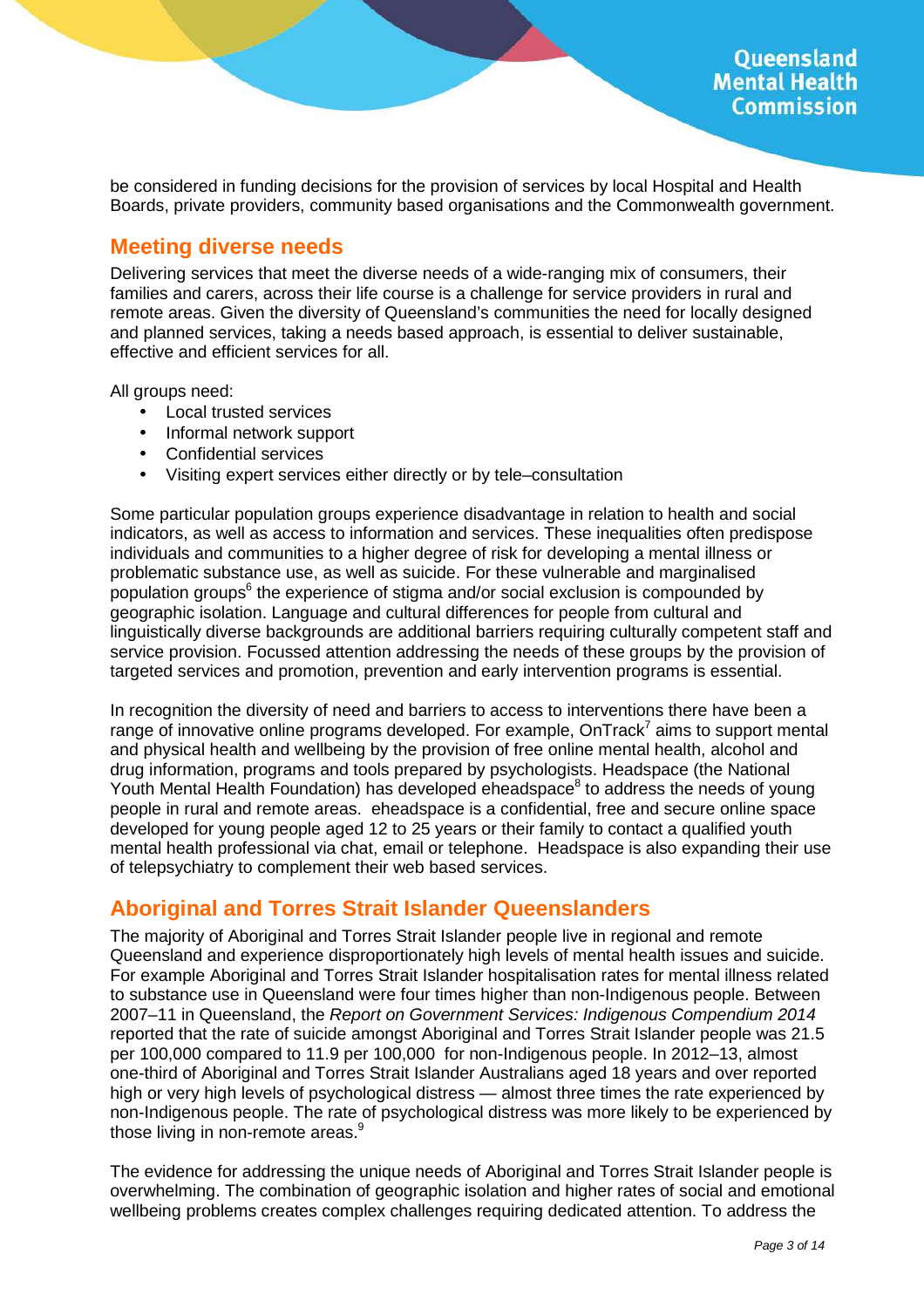high levels of mental health, problematic substance misuse and suicide, services need to adopt a holistic, whole–of–life view of health inclusive of the social, emotional and cultural wellbeing of a whole community.

## **Key access issues**

Several specific access issues have emerged during the Commission's consultations. The issues are explored in brief below. Acknowledging that it is not possible to replicate services across the breadth of Queensland, equity of outcomes as opposed to equal services was discussed, during the consultations, as an important factor in the planning and delivery of responsive, accessible services.

## **Clinical Service Delivery**

The provision of clinical services is a critical aspect of supporting the mental health and wellbeing of rural and remote Queenslanders. There is a need to explore innovative, flexible and collaborative models of service delivery that the meet the local needs of communities.

#### **Telehealth**

The use and expansion of telehealth or telepsychiatry (video consultation) is promoted as a key tool to improve access to healthcare, especially after hours. The Queensland Government's Blueprint for better healthcare in Queensland identified telehealth as a mainstay of remote area healthcare. Flowing from this, the Queensland Department of Health's Strategic Plan 2012-16<sup>10</sup> includes access to safe and sustainable care for rural and remote communities through a statewide network of telehealth facilities as a key strategy to support access to health services. Key actions to progress this strategy include the development, expansion and coordination of the network of telehealth facilities to improve services to patients in rural and remote communities; the creation of six trial sites for Rural Telehealth Service in 2013; and an action to ensure the activity based funding model for telehealth supports continued expansion of services.

The Commission supports these strategic directions and notes that it remains the responsibility of each HHS to consider the best ways to maximise the use of telehealth to support service delivery.

Telehealth is an effective tool that enhances access to health care however it should be considered as complementing, rather than replacing face–to–face clinical contact. For example the first psychiatric assessment may be conducted face–to–face and followed up by telehealth appointments, with subsequent face–to–face assessments at least once every six months. There are however challenges with the availability of face–to–face appointments in rural and remote areas due to clinical workforce constraints (i.e. distance, time and the number of full time equivalent psychiatrists available with in the Hospital and Health Service (HHS) area.

To meet the needs of Aboriginal and Torres Strait Islander people and their respective communities flexible, culturally capable models of telehealth service delivery need to be developed and implemented. For example to build a trusting relationship between the clinician and consumer, telehealth will need to be complimented by face–to–face appointments. Additionally, Aboriginal and Torres Strait Islander consumers may need to be supported to use telehealth services by Aboriginal and Torres Strait Islander health workers or other community respected professionals.

The Commission also notes that on 27 February 2014 the Queensland Parliament's Health and Community Services Committee announced an inquiry into telehealth services in Queensland. It will consider the implementation of telehealth, including the Rural Telehealth Service. The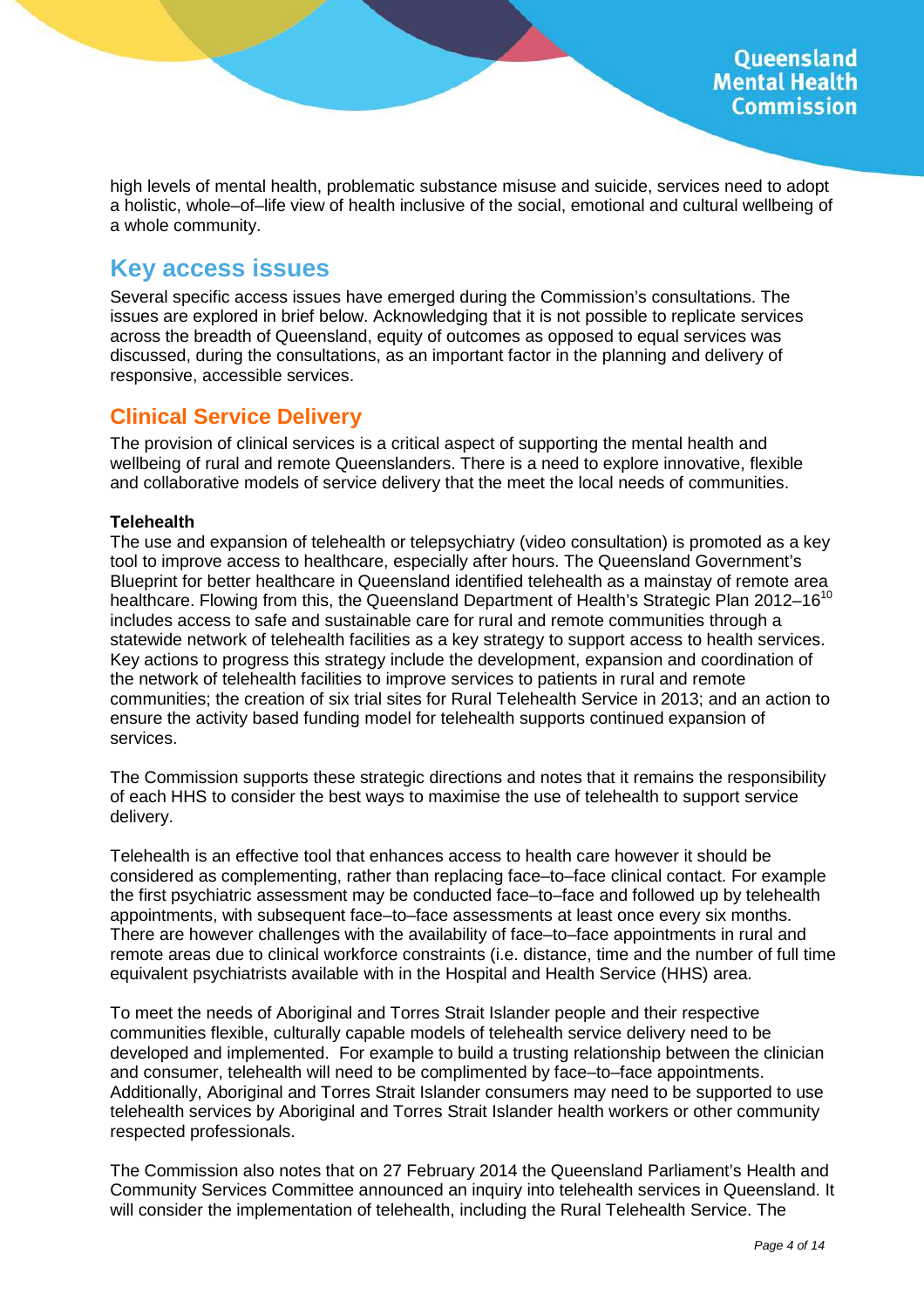Committee has invited submissions by 5 May 2014 and will be holding public hearings commencing on 21 May 2014. It intends to report to Parliament by September 2014.

Despite the strategic directions and development of resources and tools to support the delivery of telehealth, the Office of the Chief Psychiatrist (Department of Health) reports only minimal uptake of telehealth or telepsychiatry as a mental health and/or alcohol and other drugs service delivery option across Queensland. Nonetheless, compared with general health, the uptake of telehealth by mental health professionals is relatively good. It is noted that Children's Health Queensland mental health services and the Mater Child and Youth Mental Health Service both deliver telepsychiatry (eCYMHS) to rural and remote child and youth mental health teams.

To complement the available resources and tools to support the delivery of telehealth/telepsychiatry the Commission has been advised of a need for clearly defined local protocols in its use to support quality and safety for both consumers and clinicians. Specifically, the development of follow up protocols; referral practices and information sharing between clinical and local support services to promote continuity of care; and onsite support from local clinical staff for consumers at their telehealth appointment.

The National Rural Health Alliance has recently noted the growing use and uptake of telehealth for specialist appointments and recommended the identification and support of local coordinators to ensure that patients and health professionals make the best use of specialist visits or telehealth consultations<sup>11</sup>. It is anticipated by local people that some telehealth services will be delivered not only in rural clinics but also directly into the homes of people who live on remote stations.

Medicare Benefit Schedule payment incentives for the use of telehealth are available to consultant psychiatrists, consultant physicians, specialists and some health workers<sup>12</sup> who provide support to a consumer located in an eligible telehealth area during a video consultation. Currently, mental health worker<sup>13</sup> services are ineligible for the incentive payments. This may act as a disincentive for mental health workers and inhibit access for people in rural and remote areas.<sup>14</sup>

#### **Proposed actions — Telehealth:**

- 1. The Commission will work with the Hospital and Health Services and the Department of Health to:
	- a. explore the development of clearly defined local protocols to support the delivery of telehealth to mental health and alcohol and drug consumers; and
	- b. examine improvements that can be made to support high quality access to telehealth services for mental health and/or alcohol and other drugs.
- 2. The Commission will participate in the Queensland Parliament's Health and Community Services Committee Inquiry into telehealth services in Queensland.

#### **Clinical workforce**

A sustainable, skilled and appropriate clinical workforce is fundamental to the mental health of rural and remote Queenslanders. Much attention has been provided to the issues around workforce development, both at a national and state level.

It is important to engage and continually up-skill local service providers as they have the trust of the community. It is equally important to engage key local community members and develop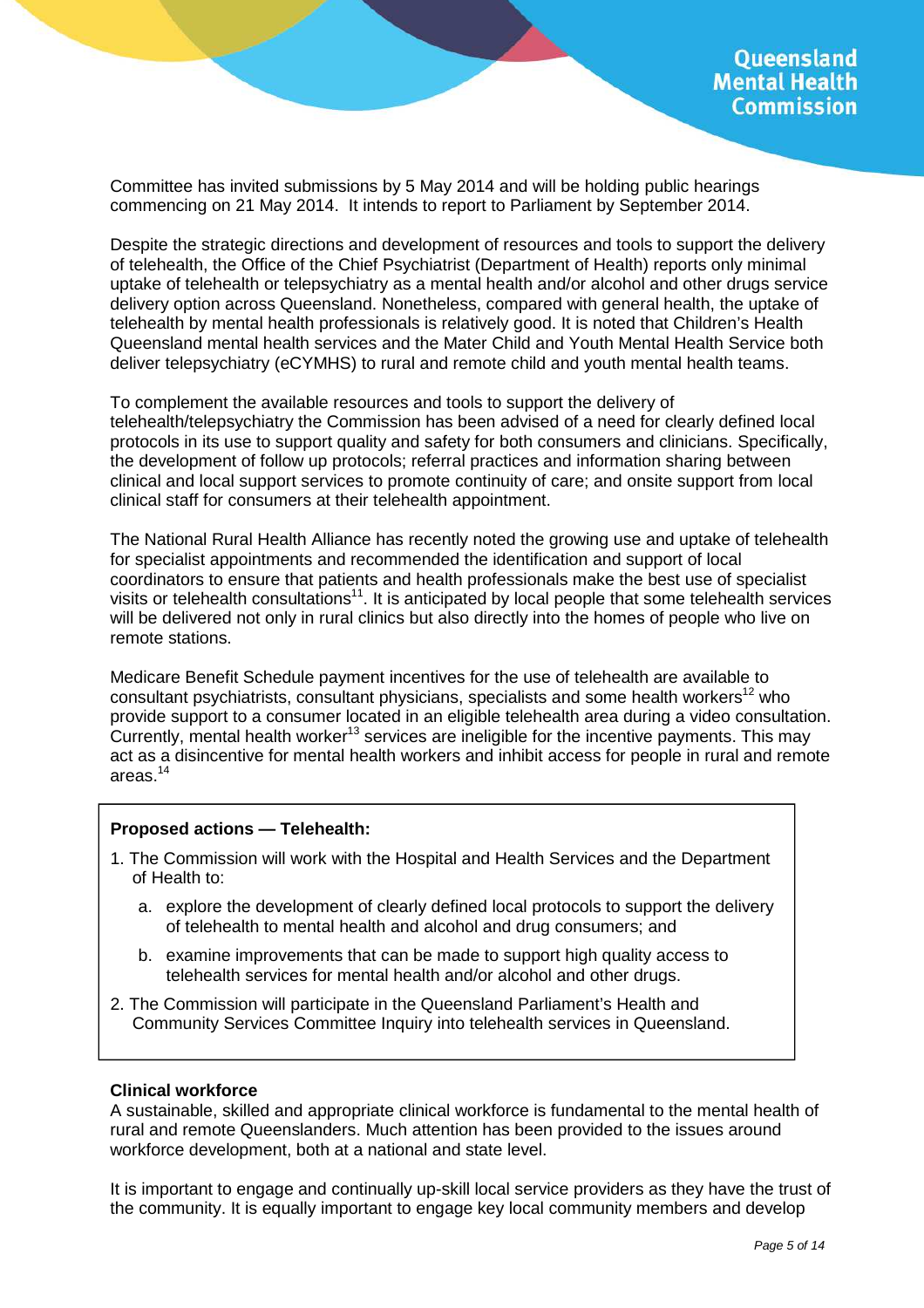resources that make it easier for local service providers to access more people through property visits and community events. Clinical staff who can work with other trusted local organisations such as financial counselling services are more likely to connect with people in communities.

Both the Department of Health and the Royal Australian and New Zealand College of Psychiatrists (RANZCP) recognise the difficulties in attracting and retaining skilled staff to rural and remote mental health services. A high turnover of staff and reliance on short term locums results in consumers (and carers) needing to retell their story, re-establish a trusting relationship, changing treatment plans and potentially missed opportunities for support and referrals if the locum does not have knowledge of local services.

RANZCP notes the shortage of consultant psychiatrists and identifies the following as factors influencing recruitment and retention<sup>15</sup>:

- professional isolation (e.g. lack of locum support, peer support and review)
- social and family factors (e.g. difficulties with spouses gaining employment)
- lack of career opportunities
- size of patient base
- burden of travel to outreach services
- lack of specialist positions at regional hospitals
- remuneration (inadequate financial incentives)
- access to ongoing education and professional development opportunities.

These have much in common with recruitment issues faced by solo rural doctor arrangements that are being increasingly replaced by dual positions to allow relief and collegiate support and avoid facing the on-call and isolation inherent in a solo position.

Recruitment of junior psychiatrists is a major challenge for mental health services in rural, regional and remote areas. In 2012 RANZCP removed the mandatory rural rotation from the training curriculum resulting in a significant decrease in trainees undertaking rural rotations and gaps in filling rural registrar positions. Overseas trained doctors have been recruited to enable the continuation of clinical mental health services in some rural areas. While bringing valuable skills, other matters such as cultural issues, have emerged especially in rural areas. New South Wales Health has responded to the recruitment challenges by making rural rotation for psychiatry trainees mandatory. Collaboration between the Department of Health and the RANZCP (Queensland branch) is required to ensure that all psychiatry trainees are rotated through rural mental health services unless some other solution can be identified to address this inequity for rural and remote Queenslanders. The Commission is liaising with the Department of Health to facilitate a solution.

The Commission has also heard that full time equivalent positions in the public health system are allocated on the basis of population rather than taking into account the distances that must be travelled to deliver community based services. This requires further exploration if mental health and alcohol and other drug services are to be delivered in the community and as close to home as possible.

The attraction and retention of the broader mental health and alcohol and other drug workforce (for example addiction medicine specialists, psychologists, mental health nurses, allied health professionals, community sector workers) remains a continual challenge for similar reasons as the RANZCP has identified for its members.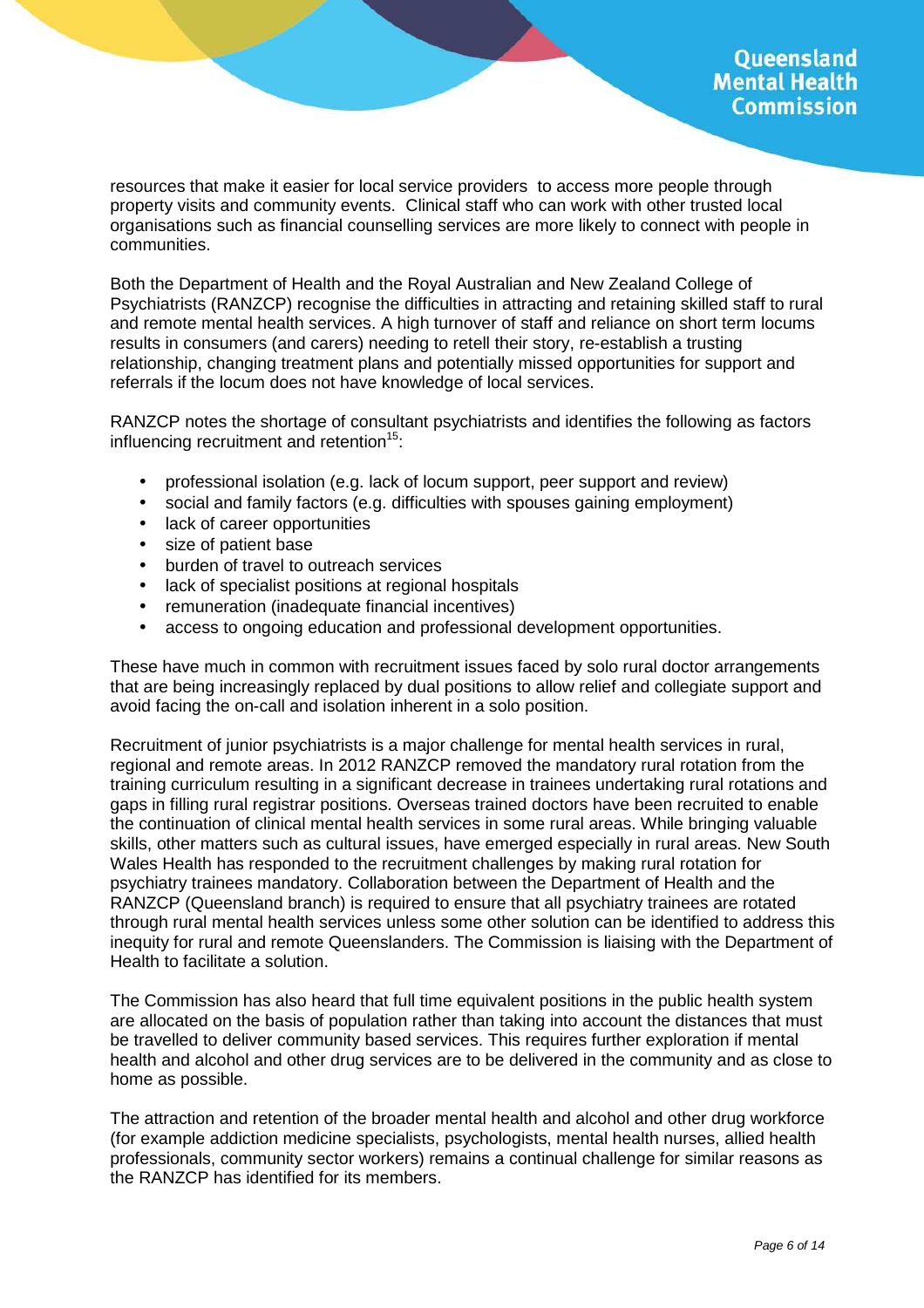The uptake of training and ongoing professional development opportunities can be difficult for many workers who are often in services with very few staff. Access to offsite training is curtailed by the negative impact on the delivery of local services. On-line learning or the use of telehealth as methods of delivery may assist. The Queensland Centre for Mental Health Learning currently delivers a range of inter-disciplinary training programs that focus on the core requirements of Queensland Health mental health staff. Training programs are delivered either face-to-face in regional (for example Toowoomba, Rockhampton, Maryborough), or occasionally rural/remote (for example Bamaga), areas or via on-line learning. Similarly, there are online professional development opportunities for alcohol and other drug staff through InSight Clinical Support Services<sup>16</sup>. These types of programs need to be expanded.

The Medicare Locals have played a role in providing professional development opportunities for primary health care providers, with many offering mental health specific training. It has been reported to the Commission that the Medicare Locals active support of the upskilling of general practitioners has been very important in rural and remote areas where these opportunities might otherwise be scarce. The Commonwealth Government is currently conducting a review of Medicare Locals and is due to receive a report in March 2014.

Incentives such as good quality housing, peer support and supervision, access to locum relief to allow participation in professional development activities are some of the ideas to support recruitment and retention of the mental health workforce.

Attention to development of the Aboriginal and Torres Strait Islander mental health workforce will enhance mental health service provision to Aboriginal and Torres Strait Islander people in rural and remote Queensland. Queensland Health has lead responsibility for workforce development and cultural capability training. A Cultural Information Gathering Tool (CIGT)<sup>17</sup> was developed by Queensland Health for all staff involved in the delivery of mental health services to Aboriginal and Torres Strait Islander peoples. The CIGT is a tool designed to be completed by Aboriginal and Torres Strait Islander Mental Health Workers to capture cultural information to be provided to clinicians to inform care, treatment and discharge planning. The use of the CIGT will enhance the cultural capability of the mental health workforce through the provision of education, support and information sharing through its use. The Commission supports its continued use and promotion to all health services in Queensland, especially in rural and remote populations.

An emerging workforce with a national priority is the peer workforce, which is mental health peer workers in paid roles that require them to bring expertise to the position based on their lived experience of mental illness, either personally or as a family member or supporter. The National Mental Health Commission has recommended the development of a National Mental Health Peer Workforce Development Framework<sup>18</sup>. The development of a peer workforce is likely to have positive flow on effects to rural and remote areas by providing professionally trained mental health workers with a lived experience to work alongside clinicians.

At the request of the Intergovernmental Committee on Drugs, a National Alcohol and other Drug Workforce Development Strategy is being developed. The strategy development is being undertaken by the National Centre for Education and Training on Addiction and is due to report in mid-2014.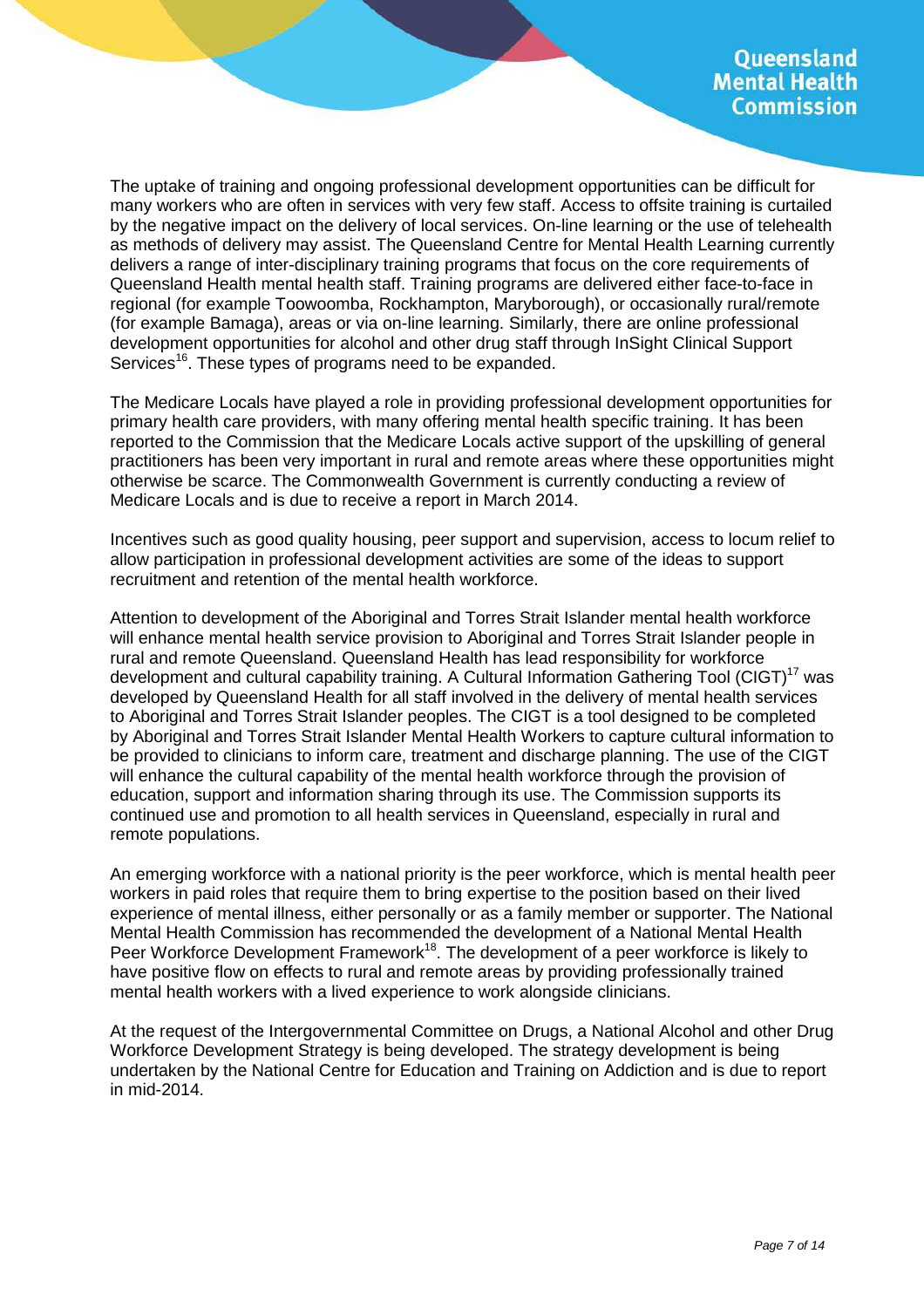#### **Proposed actions — Clinical workforce:**

3. The Commission will work with:

- a. Generalist collages (Australian College of Rural and Remote Medicine/Royal Australian College of General Practitioners) to ensure that rural general practitioners are properly trained.
- b. the Office of AHP to ensure that mental health professionals are supported.
- c. the Hospital and Health Services, the Department of Health and key professional bodies such as the Royal Australian and New Zealand College of Psychiatrists and the Royal College of Physicians to enhance the mental health and alcohol and drug workforce, including the expansion of professional development opportunities and training models.
- d. the Department of Health and the Royal Australian and New Zealand College of Psychiatrists to revisit mandatory rural rotation requirements for psychiatry trainees.
- e. the Department of Health to encourage the use and monitoring of the Cultural Information Gathering Tool, in particular to Hospital and Health Services servicing rural and remote populations.

### **Queensland Health Clinical Networks**

Queensland Health's Statewide Clinical Networks are formally recognised groups, mainly comprising clinicians, established to address problems in quality and/or efficiency of health care. Current Queensland Health Clinical Networks relevant to this work include the:

- Statewide Mental Health Alcohol and Other Drugs Clinical Network and a range of specialist clinical groups (for example child and youth, older persons, alcohol and other drugs); and
- Statewide Rural and Remote Clinical Network which provides advice to the Minister for Health, Queensland Health and the Hospital and Health Services.

In mid–2013 Queensland Health released the draft Queensland Rural and Remote Health Service Framework. The framework was developed by the Department of Health and the Statewide Rural and Remote Clinical Network in collaboration with other external stakeholders to assist Hospital and Health Service to undertake needs based health service planning in rural and remote communities. Planning is intended to be done in collaboration with communities, Medicare Locals and other service providers. The framework seeks to describe in easily understandable terms the function of district hospitals, rural and community hospitals and community clinics. This needs to be considered with respect to mental health

The Mental Health Alcohol and Other Drugs Branch within Queensland Health, is finalising the development of a Mental Health Alcohol and Other Drugs Clinical Governance Framework to guide mental health alcohol and other drugs services in the development of clinical governance strategies for the provision of the best possible quality healthcare and support services to develop coordinated, consistent and sustainable approaches to improving safety and quality.

Both networks provide opportunities for clinicians and network members to engage in planning, priority setting, information sharing and system improvement.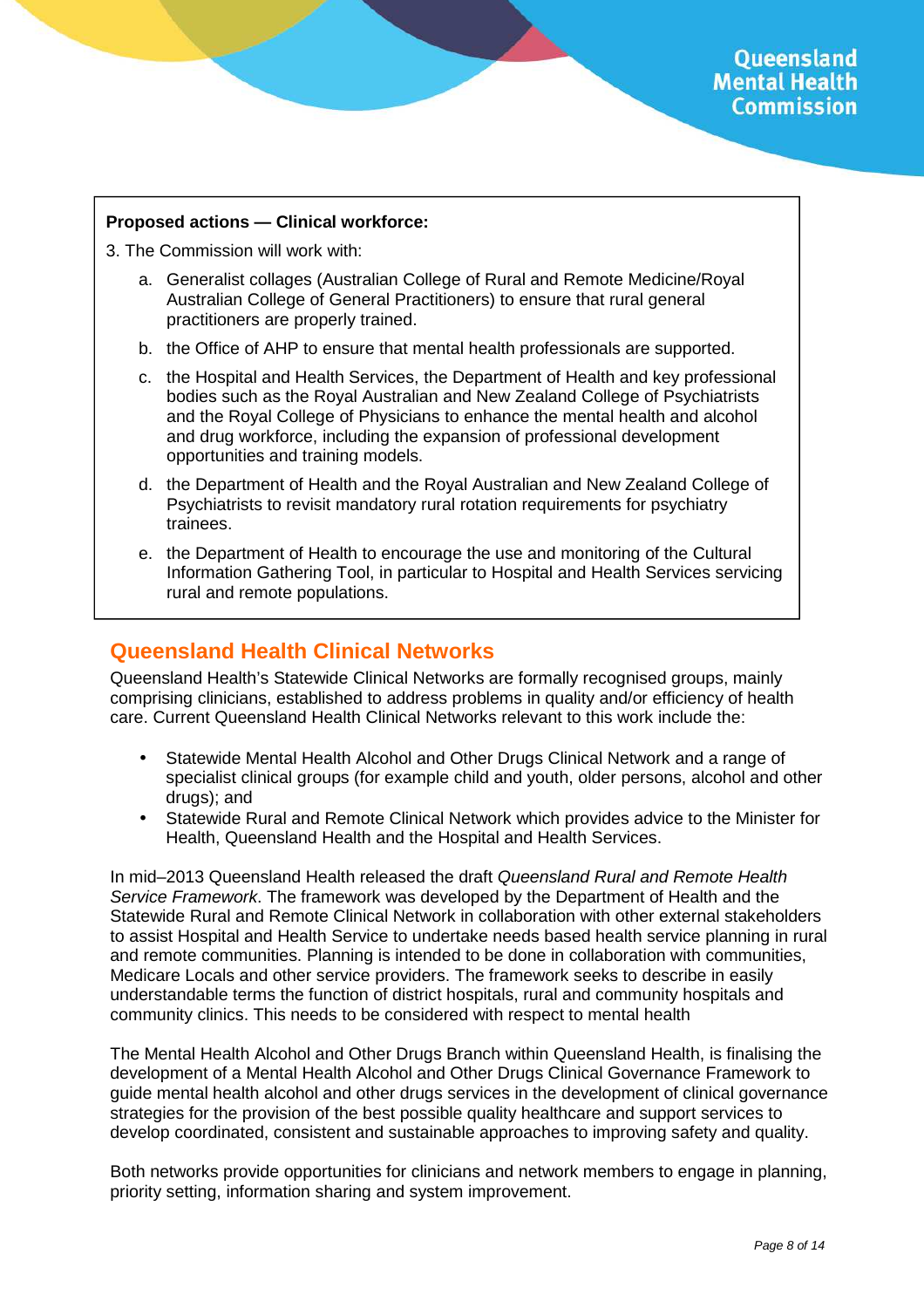The ability of individual HHSs to develop and implement clinical governance mechanisms varies according to the resource availability. Health services operating in rural and remote areas tend to have fewer resources to meet their areas needs therefore statewide or cross HHS partnerships would be beneficial.

#### **Proposed action — Clinical Networks:**

- 4. The Commission will work with:
	- a. the Statewide Rural and Remote Clinical Network, the Rural Doctors Association, Medical Colleges and the Department of Health to ensure mental health and alcohol and drug issues are integrated into the Queensland Rural and Remote Health Service Framework.
	- b. the Statewide Mental Health Alcohol and Other Drugs Clinical Network to ensure that rural and remote mental health and problematic substance use becomes an integral part of their agenda.

### **Transport**

Transport to and from services pose a significant challenge in rural and remote areas. In collaboration with HHSs, the Queensland Ambulance Service, the Queensland Police Service and other key stakeholders, the Mental Health Alcohol and Other Drugs Branch (Department of Health) is developing a statewide interagency agreement regarding safe transport of people with a mental illness, including those under the *Mental Health Act 2000*. The statewide agreement will clarify each agency's role and responsibilities, and provide a framework for the development and review of local agreements and protocols to support interagency collaboration in ensuring safe mental health patient transport. A draft agreement was disseminated for broad consultation across the agencies in late 2013. It is expected to be finalised early 2014.<sup>19</sup>

The Commission supports initiatives that reduce the unnecessary transport of people who could access mental health or drug and alcohol services via alternative means such as telehealth. This flexible model of service delivery may support access to services and reduce impacts such as dislocation from support networks and community, cost, time and frequency of travel and loss of income from time away from work.

The agreement supports the use of telehealth services to improve access to specialist mental health and drug and alcohol assessment and treatment services in regional, rural and remote areas. This promotes earlier access to assessment and treatment, and allows a greater number of patients to be assessed and treated locally, thereby reducing the demand for transport.

#### **Community support, communication and awareness**

Local community members know their community the best and are well placed to advise on appropriate interventions and to lead and coordinate local events.

Ready access to reliable useful information was raised at the Ministerial Roundtable on Rural and Remote Mental Health in Charleville on 13 March 2014. In response to this, the Department of Health is coordinating a communication strategy with an individual and community approach that has the potential to incorporate a number of elements including:

• an online repository of all support services, legal, financial and health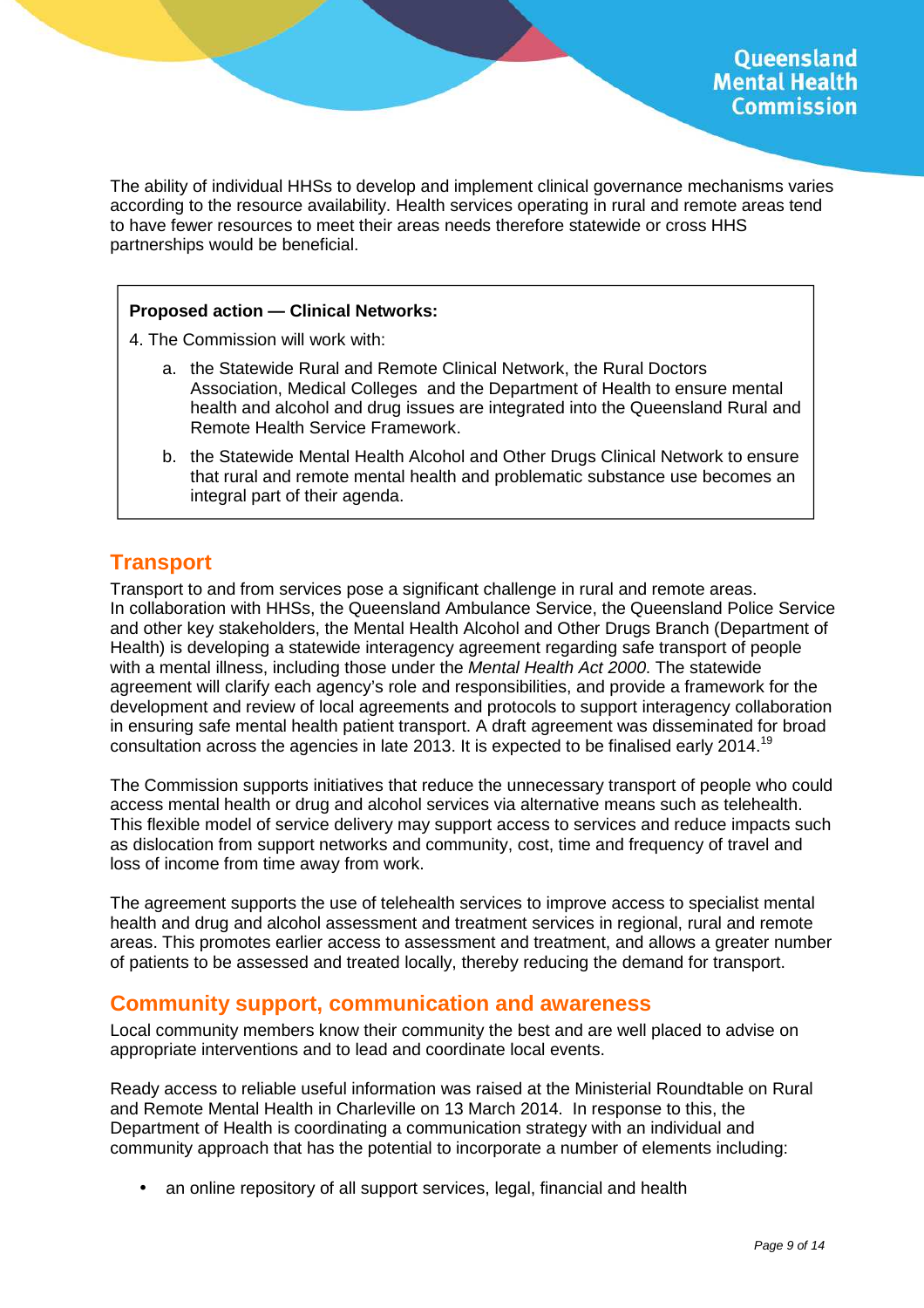- sponsorship of community events that incorporate information about mental health with more general information
- use of publications such as Queensland Country Life and other forms of media to promote material and information
- the use of local champions to promote positive messages
- community support mechanisms are also provided through a range of other agencies such as the Department of Communities, Child Safety and Disability Services and local government.

## **Coordinated service delivery**

Coordinated service delivery that is underpinned by cross sectoral, cross discipline collaboration is essential in areas where resources are stretched and/or scarce. High quality referral practices, clear information exchange protocols and active partnerships are essential ingredients for integrated service delivery. Hospital and Health Services predominately serving rural and remote areas could pool resources to overcome staff shortages and to integrate the provision of services.

Mental health services need to be more closely connected to general health services.

Lack of coordination within and between service providers has been identified as a barrier to access for mental health care in some rural and remote areas.<sup>20</sup> This may result in long waiting lists, additional travel costs and time away from support networks over multiple days for consumers, their families, carers and support persons to receive support from different service providers. People also report multiple assessments by different service providers which is frustrating for them and seen to be an unnecessary duplication of effort.

Similarly, the need for a joined up approach around program delivery from local, state and Commonwealth programs is required. A balanced approach would ensure that programs delivered by all levels of government were provided in a complementary way with minimal overlap, no major gaps and seamless interagency communication. The Commonwealth government's Partners in Recovery initiative is an example of a program designed to provide systems level collaboration at a local level. Non-clinical support programs such as the Queensland government funded Service Integration Coordinators and the Commonwealth funded Personal Helpers and Mentors Program (PHaMs) are also important aspects of the service delivery system.

Medicare Locals were established by the Commonwealth government to support the integration and coordination of primary health care within selected geographical boundaries. Driven by local communities' needs analyses the work of the Medicare Locals varies. However they all aim to improve interagency collaboration, in particular the interface between hospital–based services and primary health care which is crucial in rural and remote areas.

Services delivered by visiting providers may not have established relationships and/or trust in the community and may need to be reviewed to ensure that they meet local community needs. Being part of a coordinated service and program delivery may mitigate some of the reluctance by people to use such services. Conversely, in small close communities some people want the choice to access services staffed by people outside their close neighbourhood networks.

In rural and remote areas it is likely that psychiatrists will need to liaise extensively with primary health care providers, such as general practitioners, and community based organisations. General practitioners are often the first point of contact for consumers experiencing mental health difficulties or problematic substance use. However, many rural areas are under–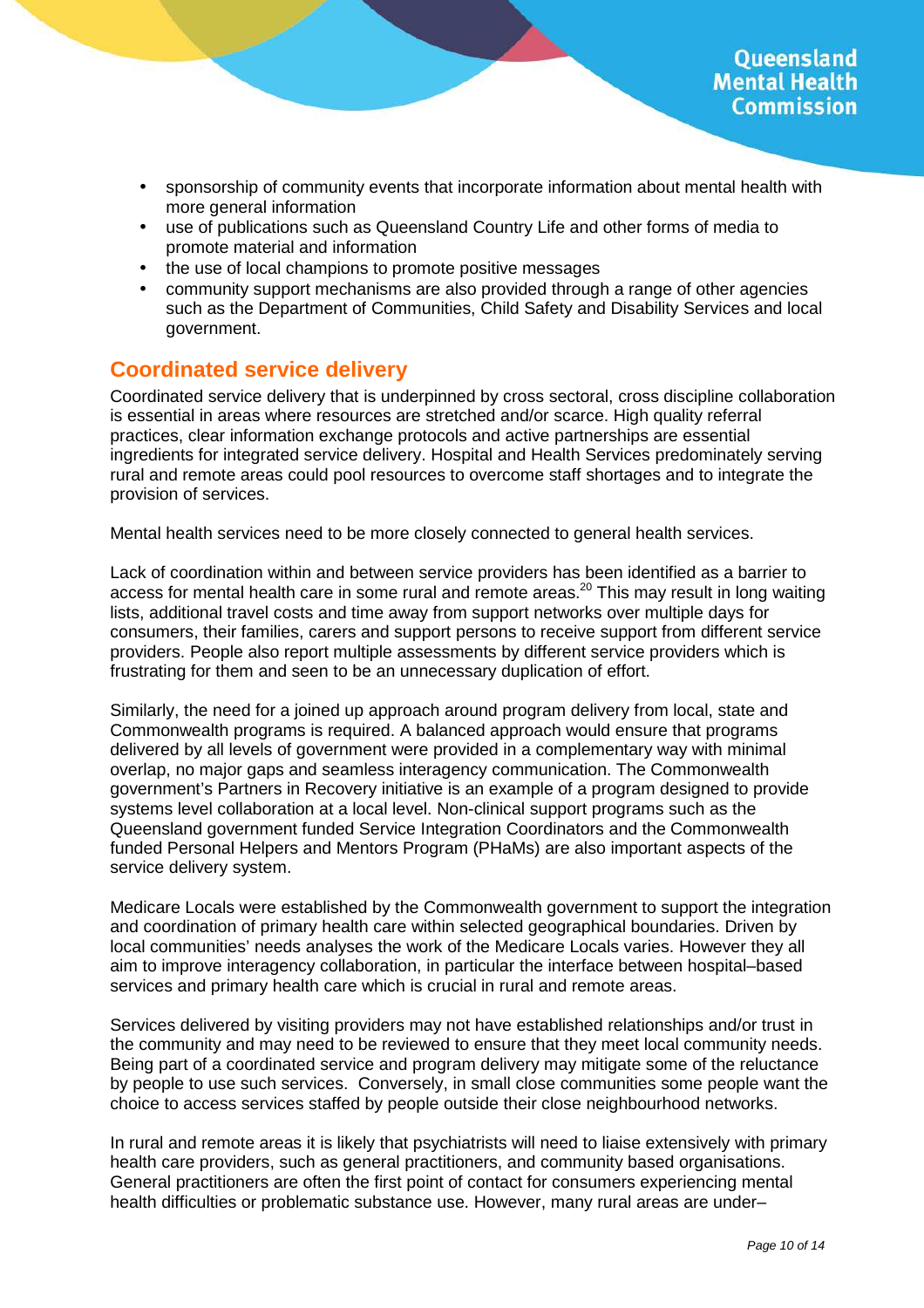resourced in the primary care sector with access inhibited by limited numbers of general practitioners, particularly those trained or experienced in mental health. Additionally, a lack of bulk–billing general practitioners can serve as a barrier to both the physical and mental health care of mental health consumers.

### **Better transparency and accountability**

In a tight fiscal environment consideration of how to maximise the available resources is a priority for both government and non-government service providers. Improved coordination and integration of service delivery may lead to greater efficiencies however equally important is the identification of service delivery gaps.

Through the Commission's consultations stakeholders have identified the need for funding models that support statewide services that enable access to expertise and equity of outcomes across Queensland. Flexible, local, needs–based planning for investment across the continuum of care (from prevention to tertiary treatment) and the whole service system (government, nongovernment and community managed sectors) is required especially in rural and remote areas.

Considerable work has gone into service planning at both a state and national level. It is anticipated that the National Mental Health Service Planning Framework will provide guidance for investment as it provides parameters for the mix and level of the full range of mental health services, including those in rural and remote areas.

The Commission, via the whole–of–government mental health and drug strategic plan, will be working to encourage a more robust service system that is transparent and accountable to all stakeholders for both investments and outcomes. This will have a direct flow on effect to rural and remote service delivery.

## **Our actions**

Throughout this paper key areas for the Commission's attention and action are highlighted. A summary of the proposed actions are at Attachment A.

A part-time senior consultant psychiatrist is working with the Commission to focus on (among other issues) what better access to rural and remote mental health services would look like, and to identify with key stakeholders solutions to known impediments to service delivery. He will consult with key stakeholders such as the Statewide Rural and Remote Clinical Network, the Royal Australian and New Zealand College of Psychiatrists, and the Mental Health Alcohol and Other Drugs Branch, Queensland Health.

The Queensland Mental Health and Drug Advisory Council (the Council) will be briefed and have input into this work area.

Further discussions with both clinical and non-clinical service providers as well as consumers, their families, carers and support persons (who are valued partners in identifying practical things that can be done to improve mental health and wellbeing in Queensland's rural communities) will continue. In recognition of the diversity of rural Queensland and the unique circumstances within each community, the Commission intends to conduct further visits throughout rural Queensland in 2014 to inform development of the Commission's whole–of–government mental health and drug strategic plan.

The Commission will continue its partnership in an Australian Research Council Linkage Project to examine influences on farmer suicide in Queensland and New South Wales. The project aims to determine the individual and environmental risk factors related to suicide in farmers of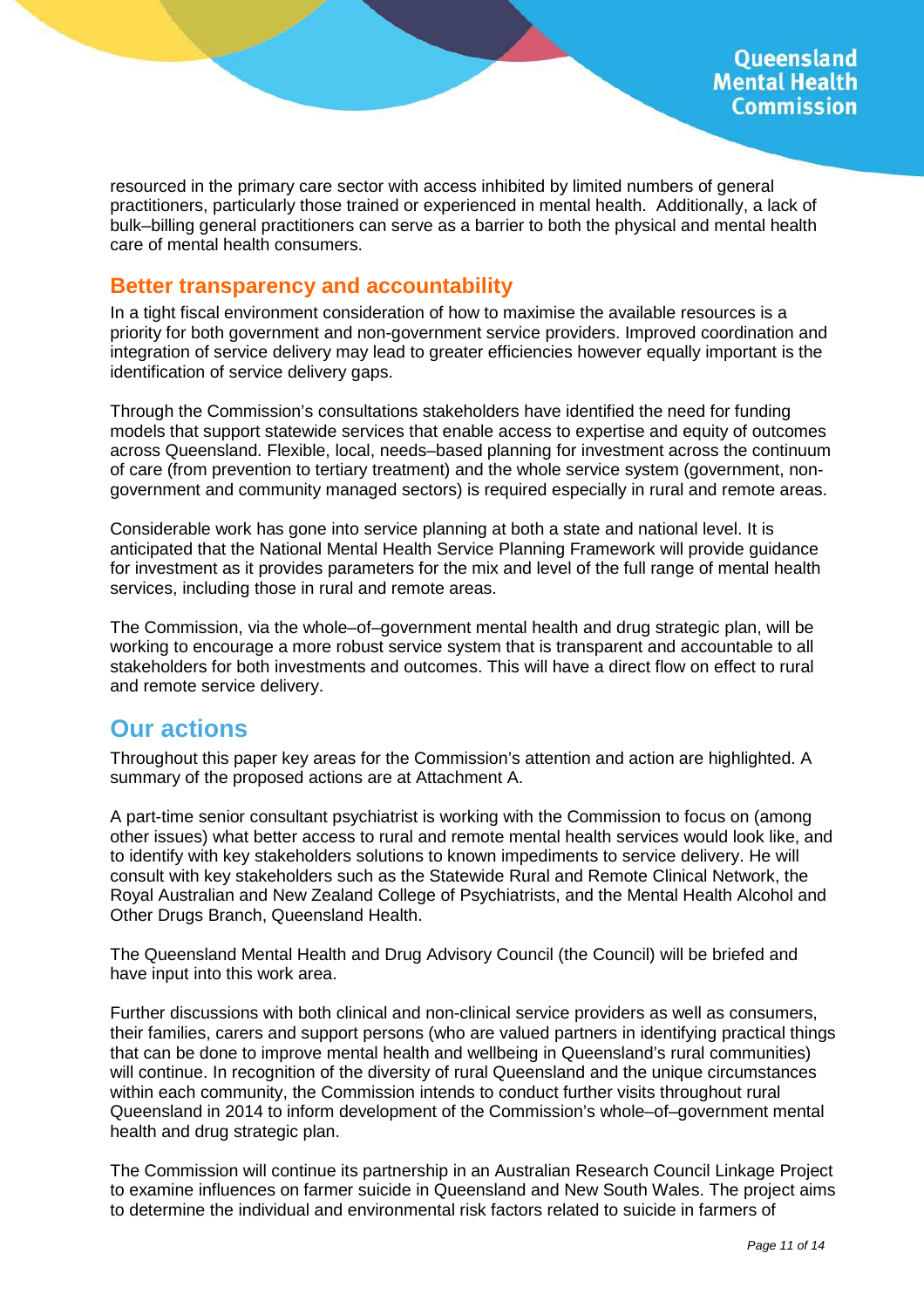Queensland and New South Wales. The prevention of suicide, particularly amongst rural and remote communities, Aboriginal and Torres Strait Islander people, and children and young people will be a priority within the Commission's whole–of–government mental health and drug strategic plan.

The Commission will continue to monitor emerging issues and any matters raised by key stakeholders. The Commission will take action on recommendations made by the Queensland Mental Health and Drug Advisory Council.

Updates on our work will continue to be provided on the Commission's website www.qmhc.qld.gov.au

#### **Prepared April 2014**

This paper has been prepared in accordance with the functions outlined in the Queensland Mental Health Commission Act 2013, Section  $11(1)(d)$  — to review, evaluate, report and advise on  $-$  (i) the mental health and substance misuse system; and (ii) other issues affecting relevant persons; and (iii) issues affecting community mental health and substance misuse.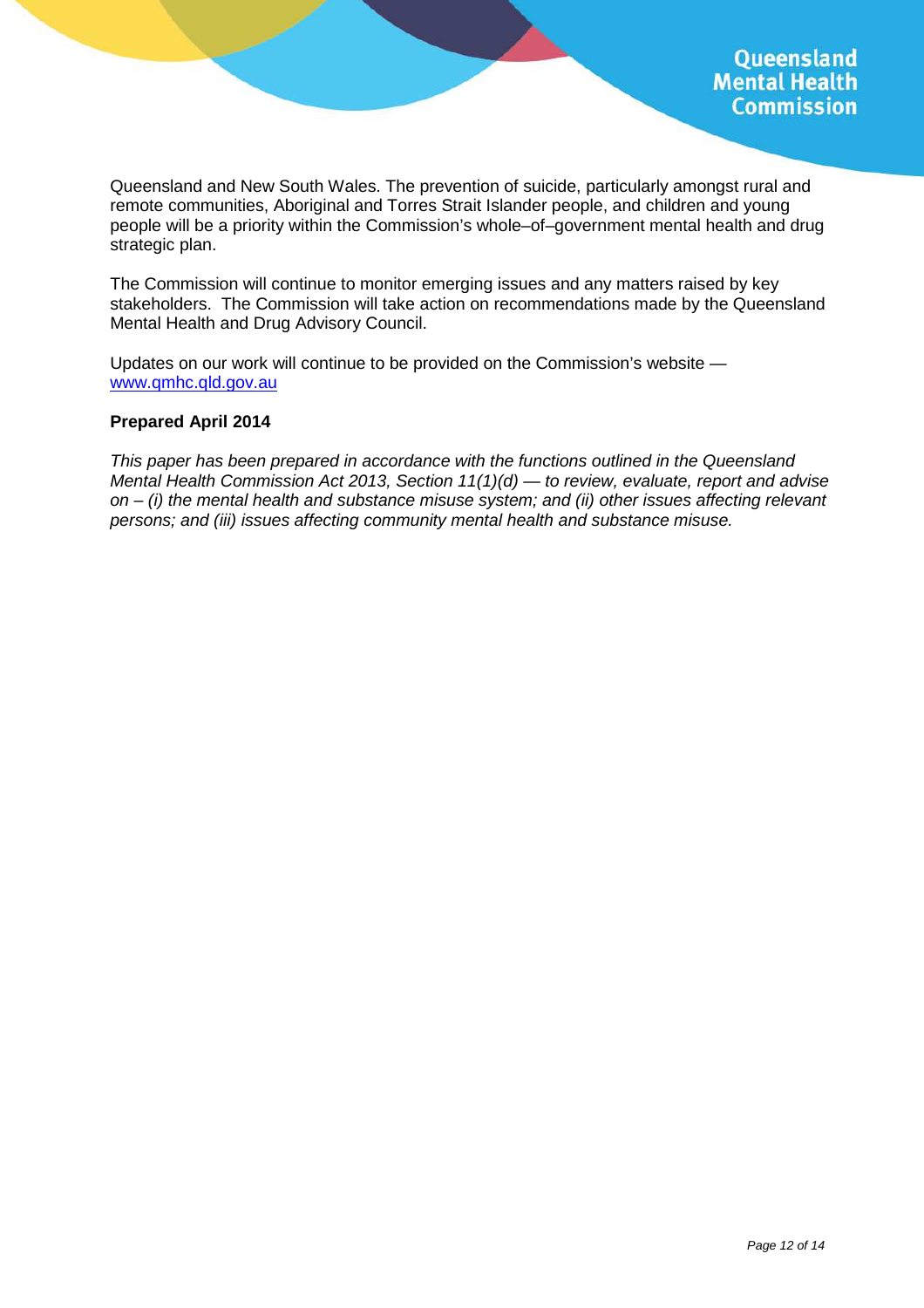# **Attachment A: Summary of proposed actions**

#### **Telehealth**

- 1. The Queensland Mental Health Commission will work with the Hospital and Health Services and the Department of Health to:
	- a. explore the development of clearly defined local protocols to support the delivery of telehealth to mental health and alcohol and drug consumers; and
	- b. examine improvements that can be made to support high quality access to telehealth services for mental health and/or alcohol and other drugs.
- 2. The Commission will contribute to the Queensland Health Queensland Parliament's Health and Community Services Committee Inquiry into telehealth services in Queensland.

#### **Clinical Workforce development**

- 3. The Queensland Mental Health Commission will work with:
	- a. Generalist colleges (Australian College of Rural and Remote Medicine/Royal Australian College of General Practitioners) to ensure that rural general practitioners are properly trained.
	- b. the Office of AHP to ensure that mental health professionals are supported.
	- c. the Hospital and Health Services, the Department of Health and key professional bodies such as the Royal Australian and New Zealand College of Psychiatrists and the Royal College of Physicians to enhance the mental health and alcohol and drug workforce, including the expansion of professional development opportunities and training models.
	- d. the Department of Health and the Royal Australian and New Zealand College of Psychiatrists to revisit mandatory rural rotation requirements for psychiatry trainees.
	- e. the Department of Health to encourage the use and monitoring of the Cultural Information Gathering Tool, in particular to Hospital and Health Services servicing rural and remote populations.

#### **Clinical networks and frameworks**

- 4. The Queensland Mental Health Commission will work with:
	- a. the Statewide Rural and Remote Clinical Network, the Rural Doctors Association and the Department of Health to ensure mental health and alcohol and drug issues are integrated into the Queensland Rural and Remote Health Service Framework.
	- b. the Statewide Mental Health Alcohol and Other Drugs Clinical Network to ensure that rural and remote mental health becomes an integral part of their agenda.

#### **Emerging Issues**

5. The Queensland Mental Health Commission will continue to monitor emerging issues and any matters raised by key stakeholders. Action will be taken on any recommendations made by the Queensland Mental Health and Drug Advisory Council.